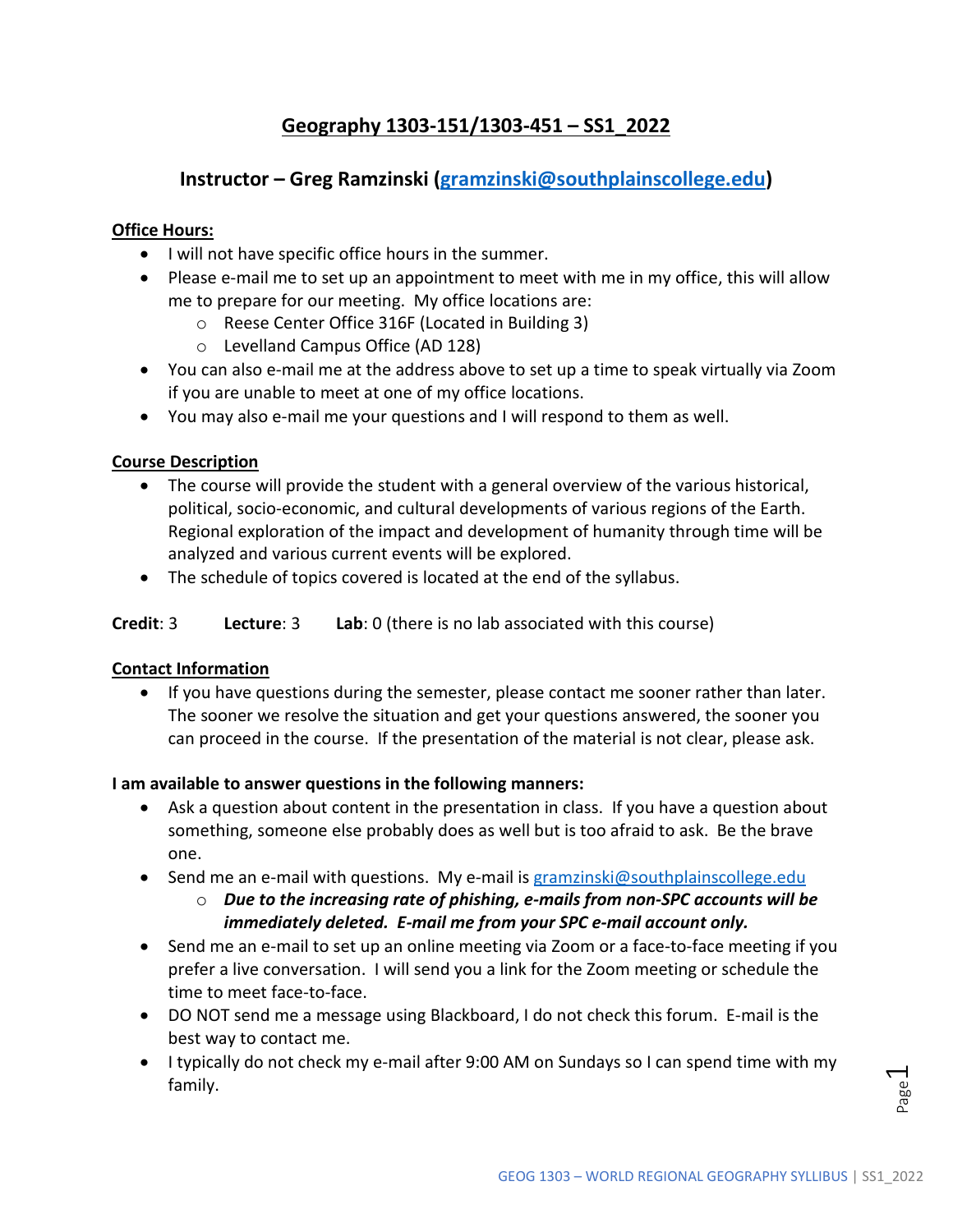## **Material for this course:**

- The textbook for this course is "World Regional Geography" by Caitlin Finlayson. This text is an open-source book. The link to download the text is located in the "Course Resources" section of Blackboard.
- Students will need access to a computer with internet access.
- Materials for the course will be found on Blackboard.

#### **Course Objectives:**

1. Critical thinking: to include creative thinking, innovation, inquiry, and analysis, evaluation, and synthesis of information.

2. Communication: to include effective development, interpretation, and expression of ideas through written, oral, and visual communication.

3. Empirical & Quantitative Skills: to include the manipulation and analysis of numerical data or observable facts resulting in informed conclusions.

4. Teamwork: to include the ability to consider different points of view and work effectively with others to support a shared purpose or goal

5. Personal Responsibility: to include the ability to connect choices, actions, and consequences to ethical decision-making.

6. Social Responsibility: to include the demonstrated knowledge and competence of local, national, and global issues, knowledge of civic responsibility, and the ability to engage effectively in regional, national, and global communities*.*

The course objectives will be obtained in the following manners:

- Design and presentation of a topic selected by the student and approved by the instructor. This topic will focus on the interrelationship of various aspects of a nation to include culture, socio-economic, and regional or global impact of two or more contributions of the specific nation to the global community.
	- $\circ$  The presentation will be 10 15 minutes long.
	- o The presentation will be recorded and posted on Blackboard for review and grading. Additional instructions providing more details about the project will be posted on Blackboard.
	- $\circ$  All sources used in the development of the project will be cited utilizing Chicago author-date style. A couple of good resources for this style can be found at <https://www.chicagomanualofstyle.org/home.html> and <https://www.scribbr.com/chicago-style/author-date/>
- For face-to-face classes:
	- $\circ$  Interaction with the instructor and classmates through class discussion and participation.
- For online classes:
	- $\circ$  Participation in the class will be accomplished by the completion of quizzes.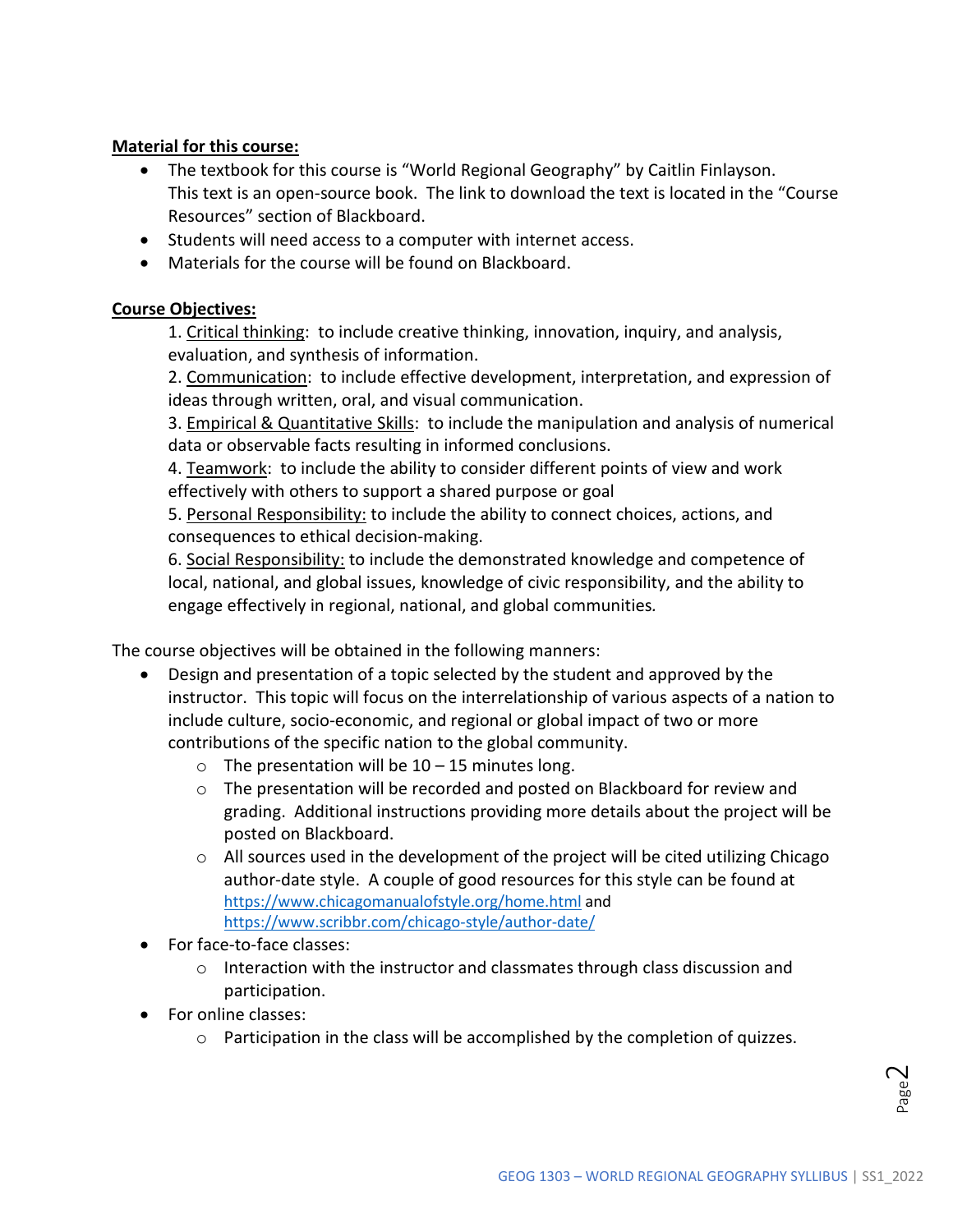### **Course Purpose**

• To provide the students with a familiarization of the cultural, socio-economic, and political environments of the past and present.

### **Course Evaluation**

• See instructor's course information for specific grading criteria to evaluate student performance.

#### **Extra Credit & Late Assignments**

- If extra credit is offered, it will be due on the specified day. If the work is late, the student will not receive credit for the extra credit work.
- Late assignments will not be accepted.
- Extra credit will be offered at the discretion of the instructor. If extra credit is offered, it will be offered to the entire class and found in the "Course Resources" section on Blackboard.

#### **Instruction Delivery**

- Instruction will be delivered through lectures and supplemental materials.
	- o Due to portions of this course are online, you will need the following:
		- **Appropriate technological skill and technology to complete the class.**
		- An up-to-date laptop or daily computer access.
		- **Internet access.**
		- Access to MySPC, Blackboard, and SPC e-mail.
- Students will have quizzes to take each week. It is highly recommended quizzes be taken on a computer.
- Students are expected to view class materials each week of the semester.
- Supplemental materials can be viewed on your smartphone or other mobile device.

#### **Attendance Policy**

• Each student is expected to participate in each class. If a student is absent from class, proper documentation must be provided to the instructor to receive an excused absence. Excessive absences or disruptive behavior will result in the student being dropped from the class.

#### **Learning Outcomes**

1. Demonstrate an understanding of the cultural, socio-economic, and political environments of the past and present.

2. Describe and explain the impact of various factors impacting the development of cultures through history.

3. Demonstrate an understanding of the interactions of various cultures through history and their impact on the development of neighboring and following cultures.

4. Develop a better understanding of current situations impacting the region.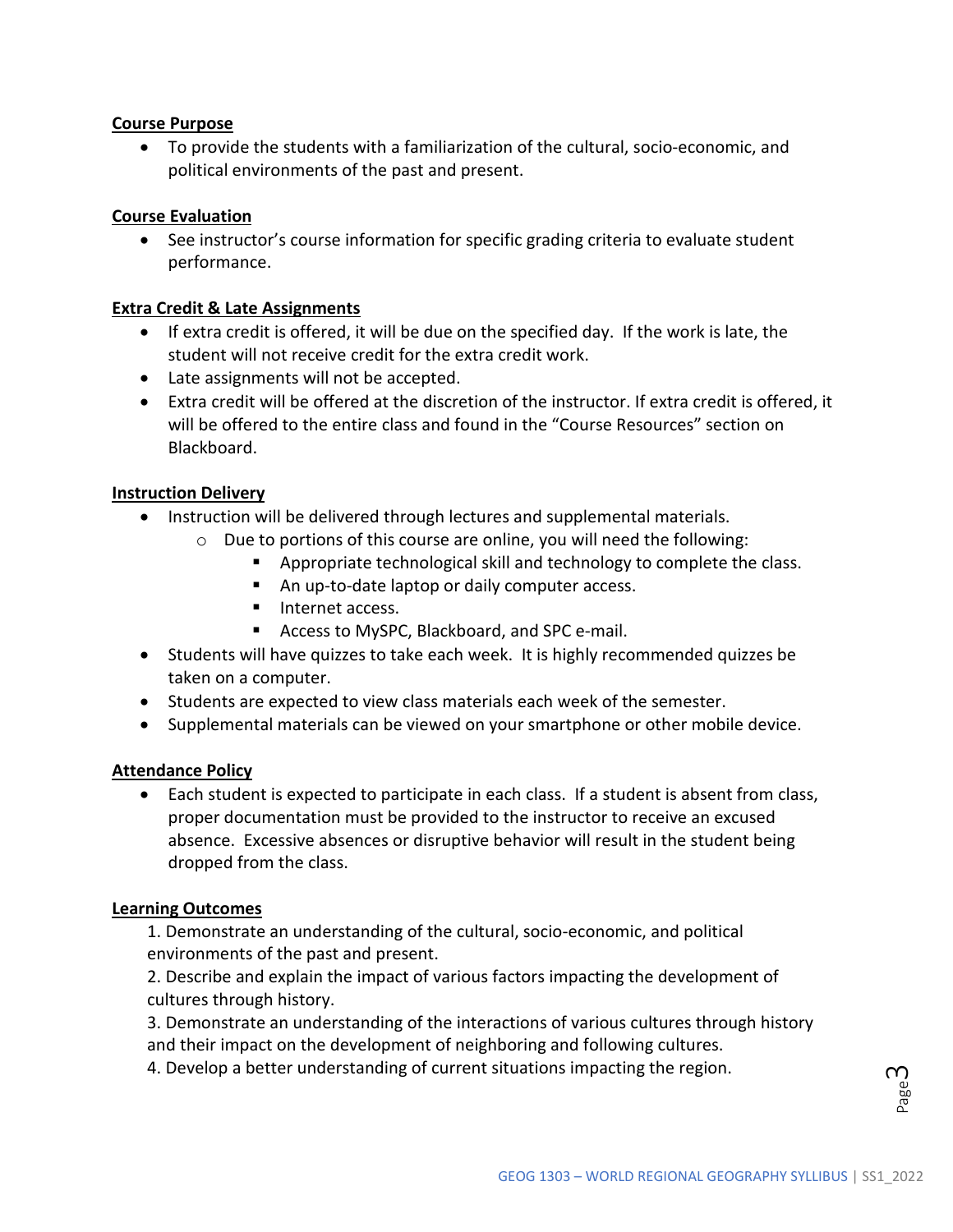## **Course Management**

- 1. A student with a disability, including but not limited to physical, psychiatric, or learning, who wishes to request accommodations should contact the Disability Services Office within three weeks after the semester begins so appropriate arrangements can be made. In accordance with federal law, a student requesting accommodations must provide appropriate documentation of the disability. For more information, please call or visit the Disability Service Office in the Student Health & Wellness Office or call 806- 716-2577.
- 2. Assignment extensions and make-up examinations will be made on a case-by-case basis and granted at the discretion of the instructor. A significant and verifiable reason must exist. If an assignment or exam is missed, please contact the instructor by phone or email. For consideration for an extension or make-up exam, the student must contact the instructor before the due date.
- 3. **Academic dishonesty will not be tolerated!** Each student is to be familiar with South Plains College's policy on academic integrity. Any violations of these policies will be dealt with in accordance with the current South Plains College policy. If there are questions regarding this policy, please contact your instructor.
- 4. The syllabus is a living document and can be changed at any time at the discretion of the instructor. If changes are made, the changes will be announced in class and the current syllabus will be posted on Blackboard.
- 5. Each student is in class to learn. Please respect your fellow students and do not be a distraction during class. The instructor reserves the right to dismiss a student from class for disruption of the learning environment. Examples include eating, talking to others, inappropriate behavior, distracting use of a mobile device, or any other distractions disruptive to a good learning environment.
- 6. Cell phones are asked to be placed in a backpack, purse, or other location out of site of the student. All notifications are to be silenced, including vibrate. If you are required to monitor your cell phone for work or other reasons, please discuss this with the instructor before class.
- 7. Classes will begin promptly at the scheduled time. Studies have shown class attendance and participation reflect a higher grade at the end of the semester. An excused absence does not relieve you of meeting all course requirements. If you are unable to attend class, please notify the instructor ahead of time and/or provide the instructor with an approved excused absence. Excessive absences can result in your dismissal from the course.
- 8. Plan ahead. If you need to leave class early or be late, please communicate this with your instructor and provide minimal distraction when arriving or departing the classroom.

## **Course Expectations/Policies**

1. The classroom is a learning environment. This space is understood to be a location where all are respected and all participants will conduct themselves in a mature and courteous manner permitting open and honest discussion no matter the mannerism, idea, opinion, or belief.

 $\overline{\mathcal{A}}$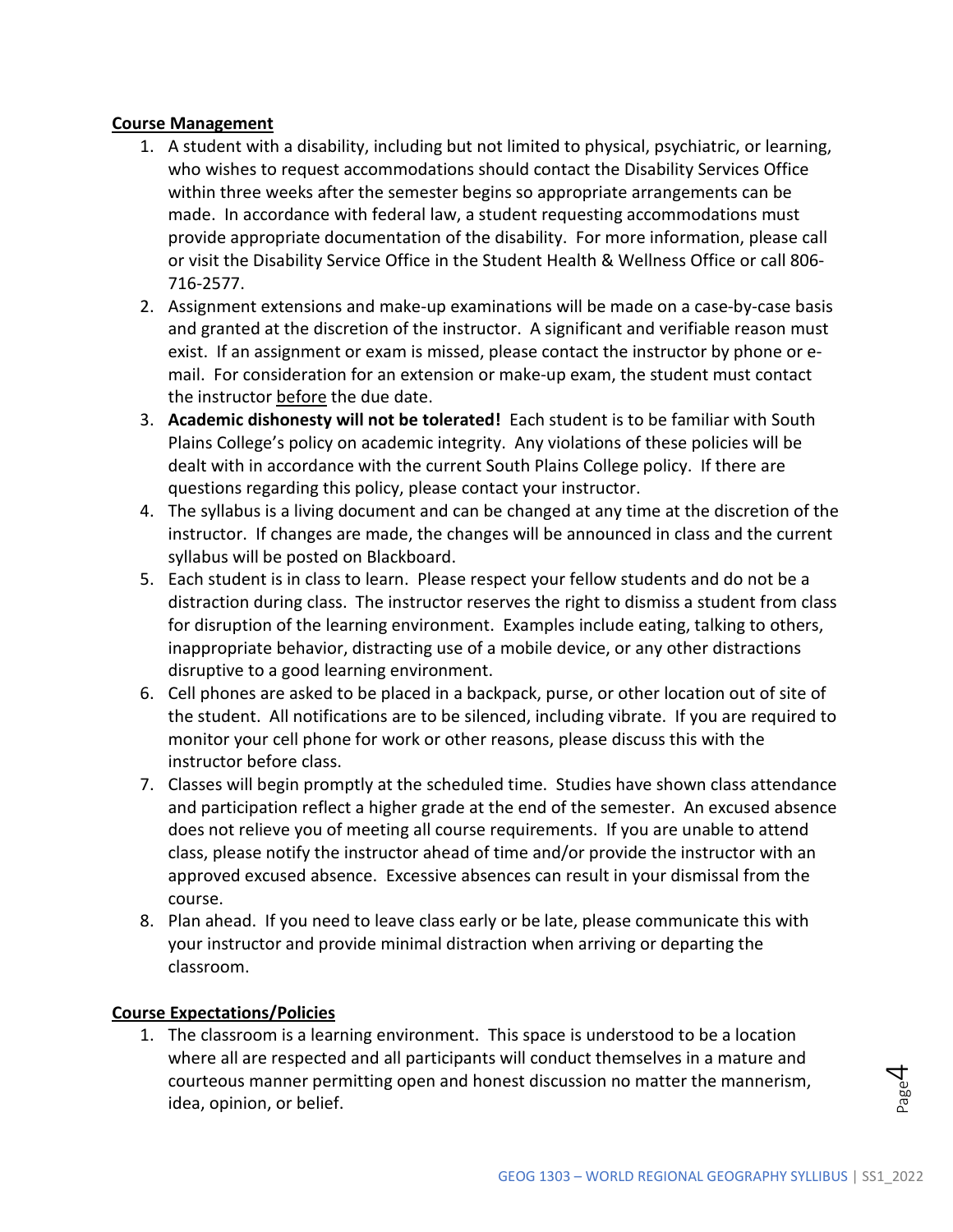- 2. College is a privilege, not a right! Take advantage of this opportunity.
- 3. *Attendance in a college class means active participation in the class*. Ask questions, take notes, raise points for discussion, engage the instructor and your classmates. You will benefit the more you are engaged.

#### **Grading**

- Grading will be based on the results of:
	- o Three examinations
		- Exam  $#1 100$  points
		- Exam  $#2 100$  points
		- Exam  $#3 100$  points
	- o Assignments
		- $\blacksquare$  One assignment 5 points
		- Project presentation  $-100$  points
			- Project proposal 20 points
			- Project presentation 80 points
	- o Quizzes
		- $\blacksquare$  14 quizzes 5 points each for a total of 70 points
	- $\circ$  Total possible points for the class = 475 points
		- Final grades will be determined by dividing the number of points earned during the semester and dividing it by 475.
			- For example:
				- $O$  Exam #1 88
				- $\circ$  Exam #2 92
				- $\circ$  Exam #3 94
				- o Assignment 5
				- o Project Presentation 85
				- o Quizzes 70
				- $\degree$  88 + 92 + 94 + 5 + 85 + 70 = 434 ÷ 475 = .913 \* 100 = 91.3 (rounded down) 91 (A).
- Exams and quizzes will consist of multiple choice and true/false questions.
- The grading scale will be:
	- $\circ$  100 90 = A
	- $0 \times 89 80 = B$
	- $O$  79 70 = C
	- $0 69 60 = D$
	- $\circ$  < 59 = F
	- o If a student receives a final grade ending in .5 or higher, the grade will be rounded up to the next whole number (e.g.: 89.5 would be rounded up to 90).
	- o If a student received a final grade ending in .4 or lower, the grade will be rounded down to the previous whole number (e.g.: 89.4 would be rounded down to 89).

ഥ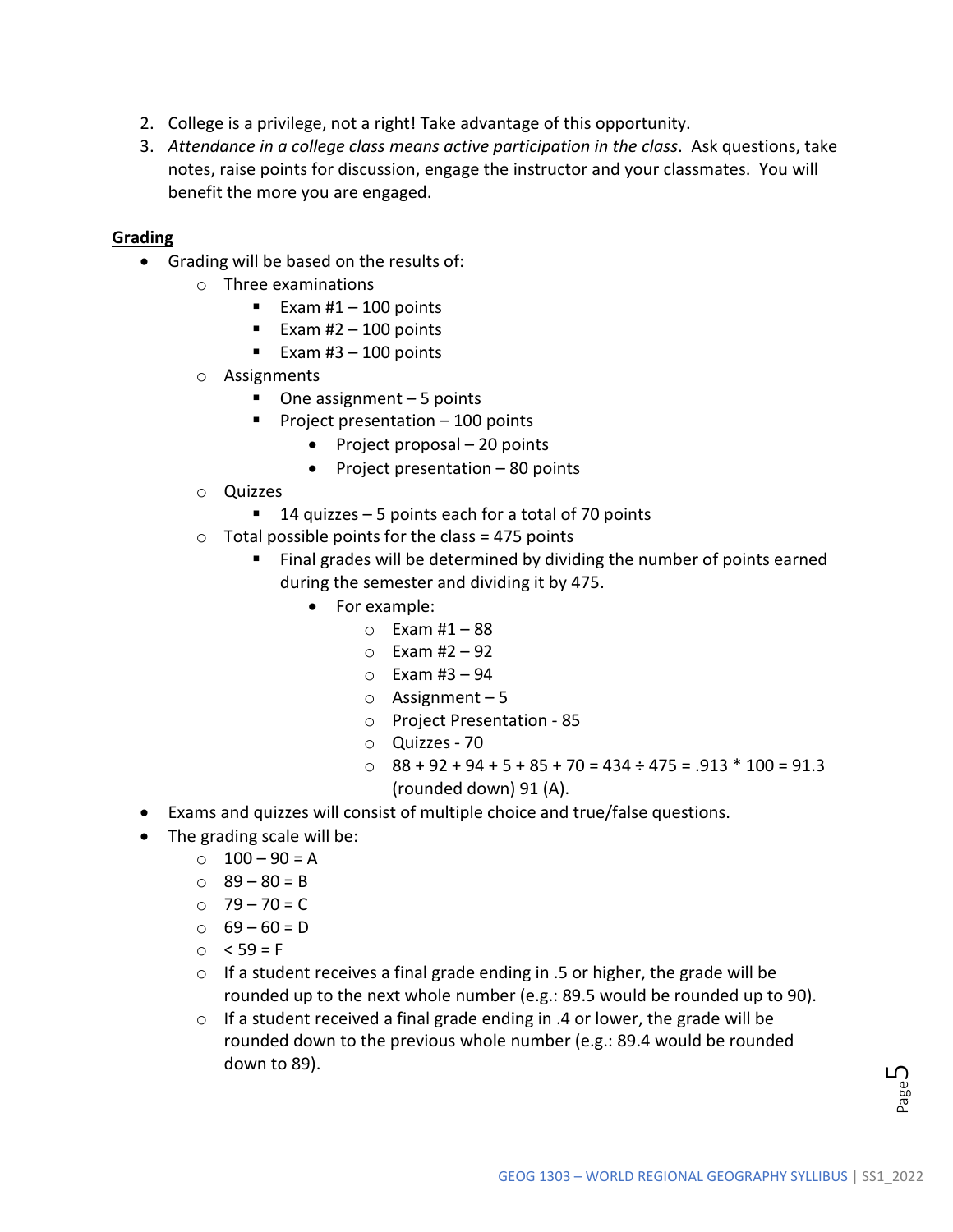## **Late Assignments & Extra Credit**

- If extra credit is offered, it will be due on the specified day. If the work is late, the student will not receive credit for the extra credit work.
- Extra credit will be offered at the discretion of the instructor. If extra credit is offered, it will be offered to the entire class and found in the "Course Resources" section on Blackboard.
- No late work will be accepted without an approved excuse. Please see the SPC General Catalog under "Class Attendance" [http://catalog.southplainscollege.edu/content.php?catoid=52&navoid=1492&hl=absenc](http://catalog.southplainscollege.edu/content.php?catoid=52&navoid=1492&hl=absence&returnto=search#Class_Attendance) [e&returnto=search#Class\\_Attendance](http://catalog.southplainscollege.edu/content.php?catoid=52&navoid=1492&hl=absence&returnto=search#Class_Attendance) 
	- $\circ$  This will also apply to the missing of quizzes or exams which are open for a limited period of time. If you are unable to access a quiz or exam during the time it is open, it is the student's responsibility to contact the instructor immediately to rectify the situation.

## **Class Materials**

- The text we will be using is an open-source textbook, *World Regional Geography*, which can be found at<https://open.lib.umn.edu/worldgeography/>
- Supplemental class materials can be found on Blackboard.

## **Course Materials**

• The materials for this course are all open source. The student will need access to a computer to be able to view the referenced materials and videos used during the course. The material and videos links will be posted on Blackboard.

#### **Drops and Withdrawals**

• From the South Plains College Catalog page 21, "Any student withdrawing from all classes on the Levelland Campus must report in person to the Advising Center in the Student Services Building for a withdrawal form. Instructions for obtaining a clearance from some departments of the college will be given at this time. Students who wish to drop a course or withdraw from classes at the South Plains College Reese Center must report, in person, to the Advising Center at the South Plains College Reese Center building 8 for a withdrawal form. Students at the Byron Martin Advanced Technology Center should contact the advisor at the center for the withdrawal from. Students at the Plainview Extension Center must contact the Counseling Office in person for a withdrawal form. Students who stop attending a class should go through the procedure for dropping a course; otherwise, they may be administratively withdrawn for lack of attendance and their record will show an "X" or "F" instead of a "W." Failure to follow college policy by withdrawing according to this procedure will be reflected on a student's transcript by the presence of "X" or "F" marks, as determined by the instructor. It is the student's responsibility to verify administrative drops for excessive absences through his or her student online account with Campus Connect. A mark of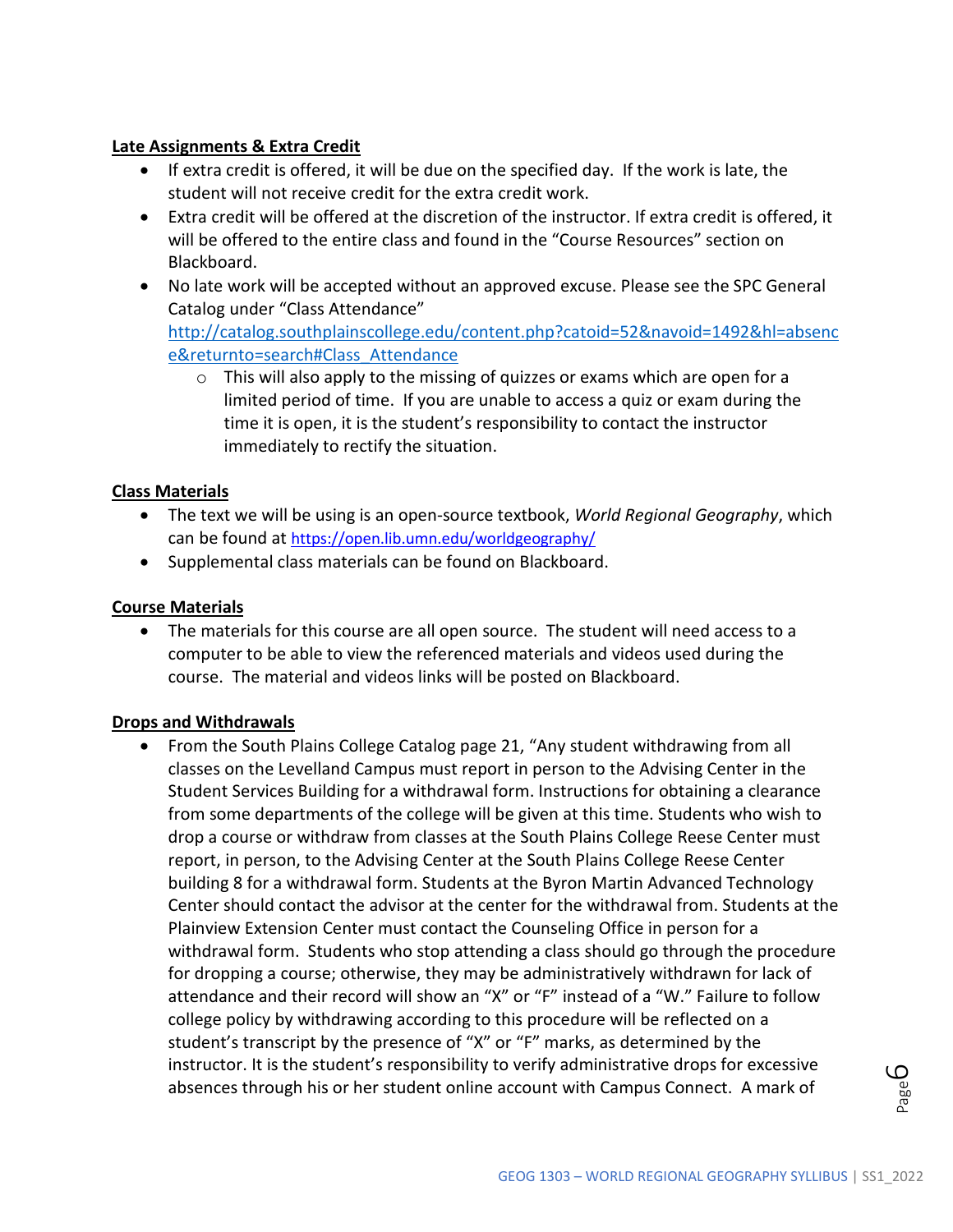"W" will be given for student-initiated drops or withdrawals that occur prior to and through "The Last Day to Drop" as indicated in the online academic calendar. A student who quits attending class and is administratively withdrawn from class will receive a grade of "X" or "F" as determined by the instructor through "The Last Day to Drop" as indicated in the online academic calendar. A student administratively dropped by the instructor may be reinstated, with the approval of the appropriate instructor. A student must initiate a request for reinstatement within seven (7) calendar days of the official date of drop by personally contacting the course instructor."

• Dropping the course: The student must drop this course at the South Plains College registrar's office (there is no on-line drop system so on-line students must take care of this in person at the registrar's office). This is an official procedure which is described in the South Plains College Catalog. Only the student can initiate the drop and it must conform to the procedure for dropping a course. Failure to initiate and finalize the drop procedure will result in an F grade on your transcript. The drop cannot be made retroactive. The drop date can be found on the South Plains College calendar.

#### **Academic Honesty & Integrity**

- Scholastic dishonesty includes, but is not limited to, cheating, plagiarism, collusion, falsifying academic records, misrepresenting facts, and any act designed to give unfair academic advantage to the student (such as, but not limited to, submission of essentially the same written assignment for two courses without the prior permission of the instructor) or the attempt to commit such an act. This includes the submission of work completed by another individual or the purchase and submission of materials completed by another individual as your own work.
- Materials used in the research and development of the project must be cited and referenced in the Bibliography/Annotations section of the project. All citations will follow the Chicago author-date style (see the website links on the first page under "Course Objectives".
	- o **Wikipedia is NOT to be used as a source.**
	- o Use only credible sources. Read the following articles to determine if your source is a credible source.
		- [https://www.academia-research.com/freelance-writing/crediblenon-credible](https://www.academia-research.com/freelance-writing/crediblenon-credible-sources/)[sources/](https://www.academia-research.com/freelance-writing/crediblenon-credible-sources/)
		- <https://elink.io/p/credible-vs-non-credible-sources-9e08d40>
- *Any student found to be in violation of the academic honesty policy will immediately be dropped from the course.*

#### **Student Code of Conduct**

• Any successful learning experience requires mutual respect on the part of the student and the instructor. Neither instructor nor student should be subject to others' behavior that is rude, disruptive, intimidating, aggressive, or demeaning. Student conduct that disrupts the learning process or is deemed disrespectful or threatening shall not be tolerated and may lead to disciplinary action and/or removal from class.

 $\overline{\phantom{a}}$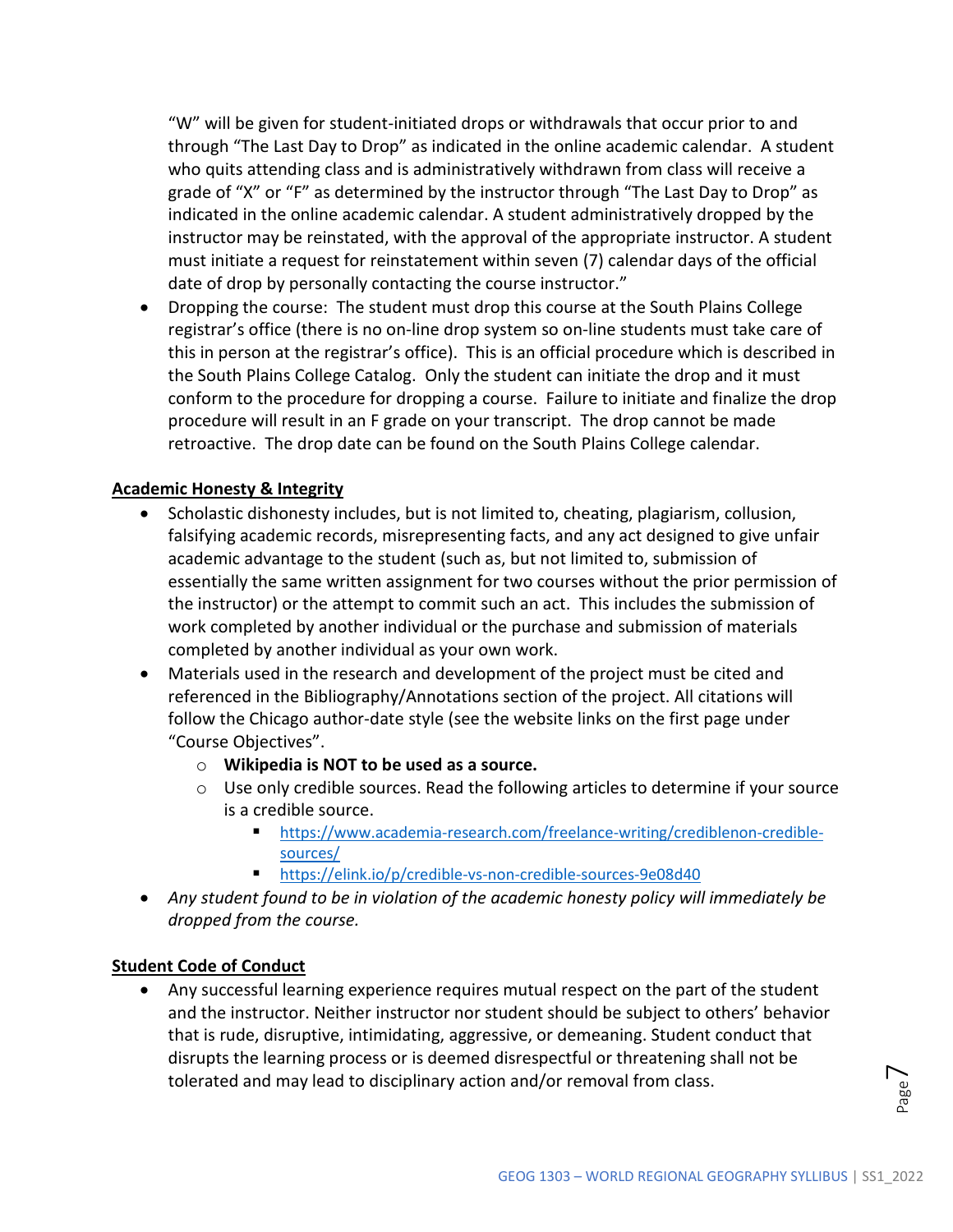#### **Non-Discrimination Statement**

- South Plains College does not discriminate based on race, color, national origin, sex, disability or age in its programs and activities. The following person has been designated to handle inquiries regarding the non-discrimination policies: Vice President for Student Affairs, South Plains College, 1401 College Avenue, Box 5, Levelland, TX 79336. Phone number 806-716-2360.
- Title IX Pregnancy Accommodations Statement: If you are pregnant, or have given birth been within six months, under Title IX you have a right to reasonable accommodations to help continue your education. To activate accommodations, you must submit a Title IX pregnancy accommodations request, along with specific medical documentation, to the Director of Health and Wellness. Once approved, notification will be sent to the student and instructors. It is the student's responsibility to work with the instructor to arrange accommodations. Contact the Director of Health and Wellness at 806-716-2362 or emai[l cgilster@southplainscollege.edu](mailto:cgilster@southplainscollege.edu) for assistance.

#### **Campus Concealed Carry Statement**

Please refer to the SPC Concealed Carry policy found here <http://www.southplainscollege.edu/campuscarry.php>

#### **SPC Face Covering Statement**

- As we return to full capacity, there is still the potential for the spread of the COVID-19 virus. Face-coverings are optional but should be worn should you feel the need.
- If you are experiencing any of the following symptoms, please do not attend class and either seek medical attention or get tested for COVID-19.
	- o Cough, shortness of breath, difficulty breathing
	- o Fever or chills
	- o Muscles or body aches
	- o Vomiting or diarrhea
	- o New loss of taste and smell

Please also notify DeEtte Edens, BSN, RN, Associate Director of Health & Wellness, at [dedens@southplainscollege.edu](mailto:dedens@southplainscollege.edu) or 806-716-2376.

#### **Blackboard Accessibility Standards**

• Blackboard measures and evaluates accessibility levels using two sets of standards: Section 508 of the Rehabilitation Act issued from the United States federal government and the Web Content Accessibility Guidelines (WCAG 2.0) issued by the World Wide Web Consortium (W3C). A third-party conducts audits of our software releases to ensure the accessibility of the products. For Blackboard Learn 9.1's conformance with the accessibility standards under Section 508 of the Rehabilitation Act using the Voluntary Product Accessibility Template® (VPAT®) tool, see the VPAT for Blackboard Learn Release 9.1. For Blackboard Learn 9.1 SP11 conformance statement for Web